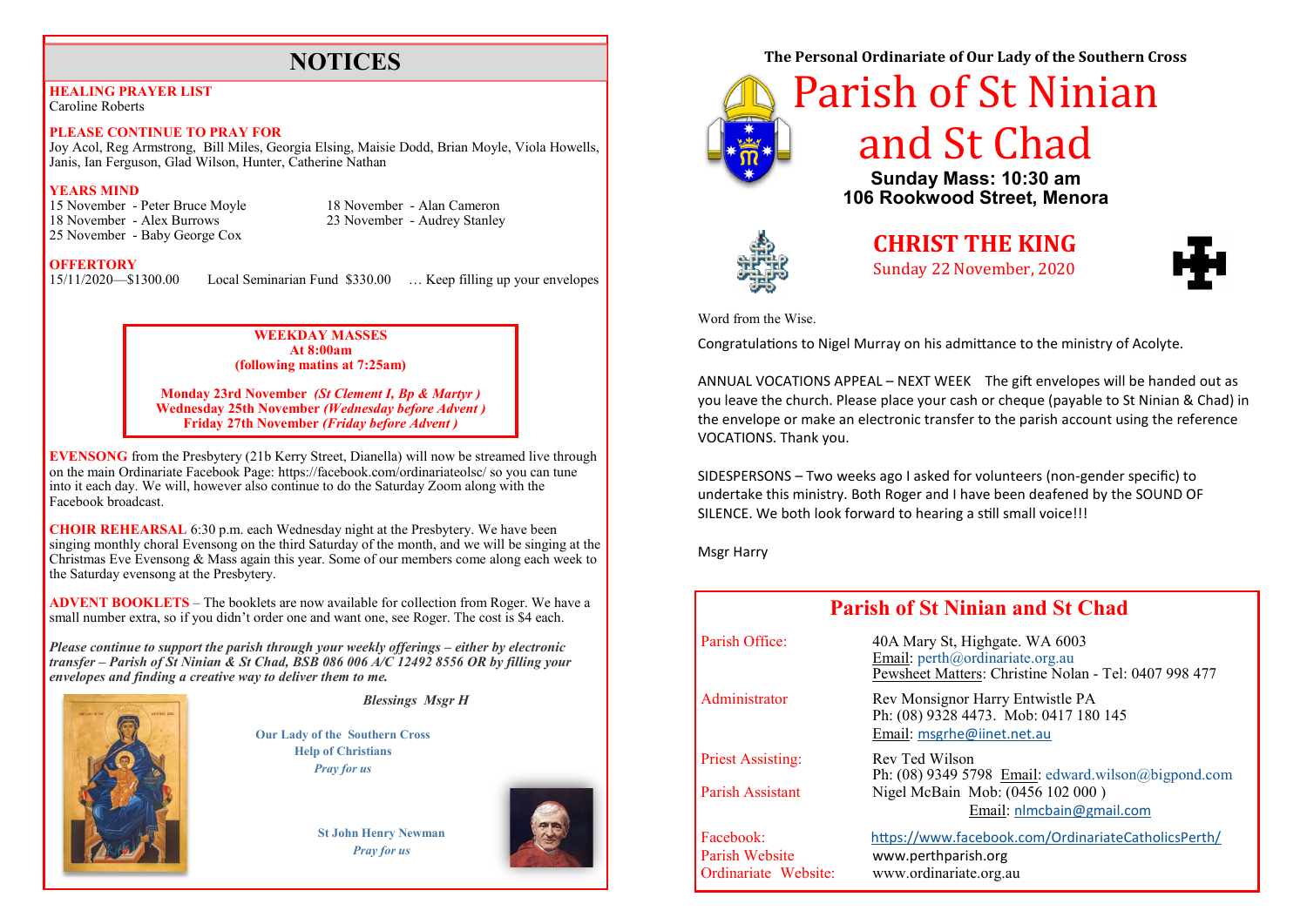# The Order of Mass

### **INTRODUCTORY RITES**

#### **PROCESSIONAL HYMN**

**HYMN 165 (omit v4,6) Christ is the King! O friends rejoice; brothers and sisters with one voice tell all the world he is your choice.** *Alleluia, alleluia, alleluia.*

**O magnify the Lord, and raise anthems of joy and holy praise for Christ's brave saints of ancient days.** *Alleluia, alleluia, alleluia.*

**They with a faith for ever new followed the King and round him drew thousands of faithful hearts and true.** *Alleluia, alleluia, alleluia.*

**Christ through all ages is the same: place the same hope in his great name, with the same faith his word proclaim.** *Alleluia, alleluia, alleluia.*

**So shall God's will on earth be done, new lamps be lit, new tasks begun, and the whole church at last be one.** *Alleluia, alleluia, alleluia.*

G. K. A. BELL \* 1883-1958

*The people KNEEL*

*Priest*  $\oplus$  In the Name of the Father, and of the Son, and of the Holy Ghost. People: **Amen.**

#### **PENITENTIAL RITE**

*Priest:* I will go unto the altar of God. People: **Even unto the God of my joy and gladness.** *Ps 43. Judica me, Deus.*

*Priest:* Give sentence with me, O God, and defend my cause against the ungodly people; O deliver me from the deceitful and wicked man.

*People:* **For thou art the God of my strength, why hast thou put me from thee? and why go I so heavily, while the enemy oppresseth me?**

*Priest:* O send out thy light and thy truth, that they may lead me, and bring me unto thy holy hill, and to thy dwelling.

*People:* **And that I may go unto the altar of God, even unto the God of my joy and gladness; and upon the harp will I give thanks unto thee, O God, my God.**

*Priest:* Why are thou so heavy, O my soul? and why art thou so disquieted within me?

*People:* **O put thy trust in God; for I will yet give him thanks, which is the help of my countenance, and my God.**

*Priest:* Glory be to the Father, and to the Son, and to the Holy Ghost;

*People:* **As it was in the beginning, is now, and ever shall be: world without end. Amen.**

*Priest:* I will go unto the altar of God.

*People:* **Even unto the God of my joy and gladness.**

*Priest:* Our help is in the  $\overline{\mathbf{A}}$  Name of the Lord. *People:* **Who hath made heaven and earth.**

*Priest:* I confess to Almighty God, .......

*People:* **May almighty God have mercy upon thee, forgive thee thy sins, and bring thee to everlasting life.** *Priest:* Amen.

*People:* **I confess to Almighty God, to Blessed Mary ever-Virgin, to Blessed Michael the Archangel, to Blessed John the Baptist, to the holy Apostles Peter and Paul, to all the Saints, and to thee, Father, that I have sinned exceedingly in thought, word, and deed;** *[they strike their breast thrice]* **by my fault, by my own fault, by my own most grievous fault. Wherefore I beg Blessed Mary ever-Virgin, Blessed Michael the**  *All sing quietly & reflectively sitting or kneeling:*

#### **POST COMMUNION HYMN HYMN 309**

**Let all mortal flesh keep silence and with fear and trembling stand; ponder nothing earthly-minded, for with blessing in his hand Christ our God to earth descendeth, our full homage to demand.**

**King of kings, yet born of Mary, as of old on earth he stood, Lord of lords, in human vesture -- in the body and the blood -- he will give to all the faithful his own self for heavenly food.**

**Rank on rank the host of heaven spreads its vanguard on the way, as the Light of light descendeth from the realms of endless day, that the powers of hell may vanish as the darkness clears away.**

**At his feet the six-winged seraph; cherubim with sleepless eye veil their faces to the Presence, as with ceaseless voice they cry, Alleluia, alleluia, alleluia Lord most high.**

Liturgy of St James tr. GERARD MOULTRIE 1829-1885 after J. M. NEALE AND R. F. LITTLEDALE

#### **CONCLUDING RITE**

*The people KNEEL*

*Priest: Almighty and everliving God, we most heartily thank thee ....*

*All:* **Amen.**

#### **POSTCOMMUNION**

*Priest:* Let us pray. WE beseech thee, O Lord: that we, who have received the Food of everlasting life, may so glory to fight under the banner of Christ our King; that we may be made worthy to reign with him for ever on his throne in heaven; where he liveth and reigneth, world without end. All: **Amen**

**THE BLESSING**

7

Priest: The Lord be with you. People: **And with thy Spirit.** The Priest gives the blessing.  $\mathbb{F}$ All respond: **Amen.** Priest: Go forth in peace. People: **Thanks be to God.**

### **RECESSIONAL HYMN**

**HYMN 398**

**Christ triumphant, ever reigning, Saviour, Master, King! Lord of heaven, our lives sustaining, hear us as we sing: Yours the glory and the crown, the high renown, the eternal name!**

**Word incarnate, truth revealing, Son of man on earth! power and majesty concealing by your humble birth: Yours the glory ….**

**Suffering servant, scorned, ill-treated, victim crucified! death is through the cross defeated, sinners justified: Yours the glory …**

**Priestly king, enthroned for ever high in heaven above! sin and death and hell shall never stifle hymns of love: Yours the glory …**

**So, our hearts and voices raising through the ages long, ceaselessly upon you gazing, this shall be our song: Yours the glory and the crown, the high renown, the eternal name!**

MICHAEL SAWARD B. 1932

Liturgy from The Divine Worship – The Missal, 2015 Catholic Truth Society copyright © Used by permission. All rights reserved. Scripture verses from The Catholic Edition of the Revised Standard Version of the Bible, copyright © 1965, 1966 National Council of the Churches of Chri(t. 227)st in the United States of America. Used by permission. All rights reserved. Common Praise, Words Edition Sep 2006.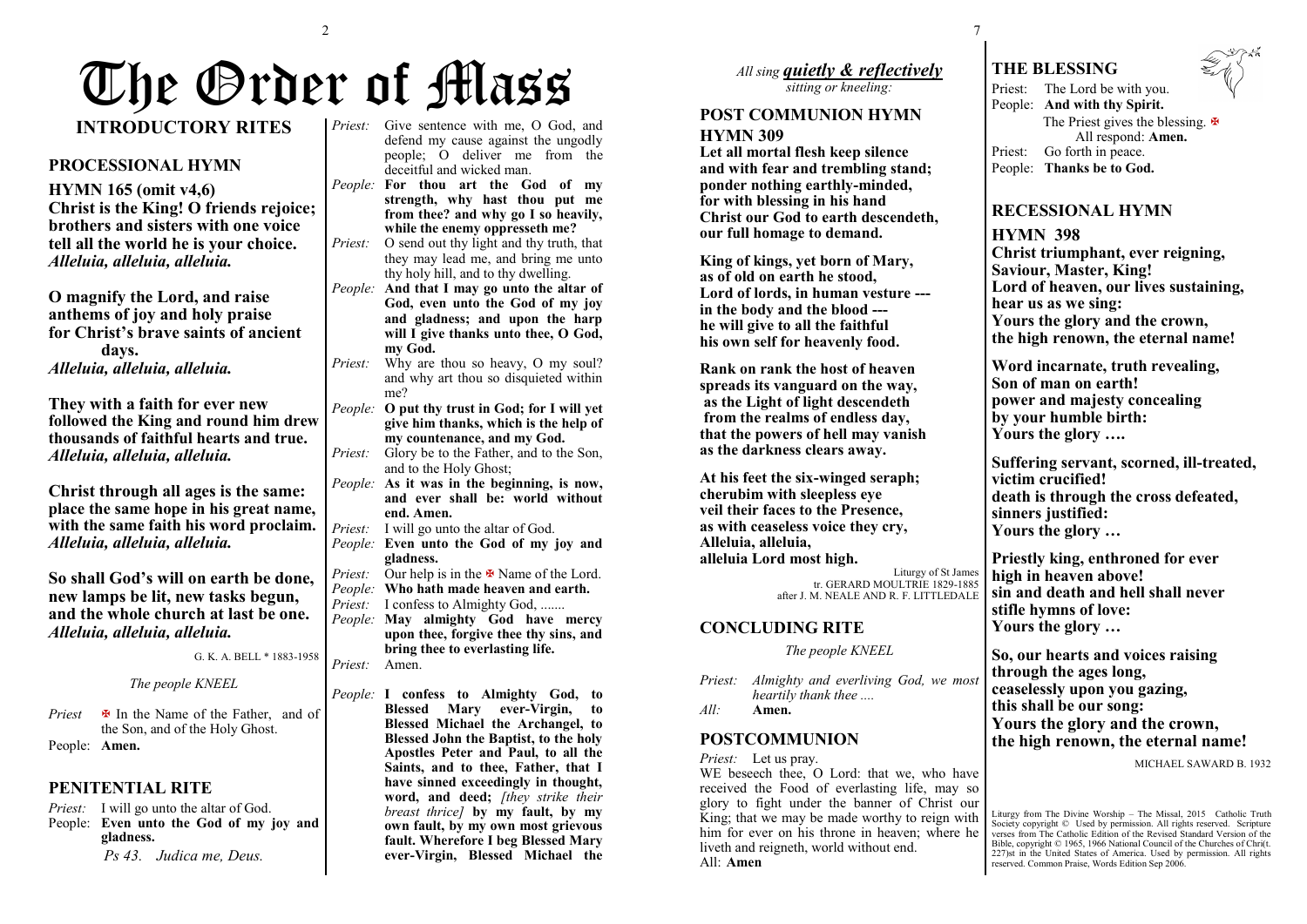*All sing:* **Holy, holy, holy, Lord God of Hosts, Heaven and earth are full of thy glory. Glory be to thee, O Lord, most high. Blessed is he that cometh in the name of the Lord. Hosanna in the highest.**

#### *The people KNEEL*

*After the Consecration, the Priest sings:* The Mystery of Faith.

#### *People:* **We proclaim thy Death, O Lord, and profess thy Resurrection until thou come again.**

*The Priest concludes the Eucharistic Prayer with*: By whom and with whom and in whom. to thee, O Father Almighty, in the unity of the Holy Ghost, be all honour and glory throughout all ages, world without end.

*All:* **Amen.**

#### **COMMUNION RITE**

*The people STAND*

#### **LORD'S PRAYER**

- *Priest:*As our saviour Christ hath commanded and taught us, we are bold to say: Our Father
- *All:* **who art in heaven, Hallowed be thy name. Thy Kingdom come. Thy will be done, on earth as it is in heaven. Give us this day our daily bread, And forgive us our trespasses, As we forgive those who trespass against us. And lead us not into temptation; But deliver us from evil.**

*Priest:* Deliver us O Lord... ...and safe from all distress.

- *People:* **For thine is the kingdom, and the power, and the glory, For ever and ever. Amen.**
- *Priest:*O Lord Jesus Christ, who saidst to thine Apostles, Peace I leave with you; my peace I give unto you: Regard not our sins, but the faith of thy Church; and grant to her peace and unity according to thy will; who livest and reignest with the Father and the Holy Ghost, one God, world without end. Amen.

## **THE PEACE**

*Priest:* The peace of the Lord be always with you.

*People:* **And with thy Spirit.**

*The people KNEEL*

*Priest:* Alleluia; Christ our Passover is sacrificed for us: *People:* **Therefore let us keep the feast. Alleluia**

#### **AGNUS DEI**

**O Lamb of God, that takest away the sins of the world: have mercy upon us. O Lamb of God, that takest away the sins of the world: have mercy upon us. O Lamb of God, that takest away the sins of the world: grant us thy peace.**

*All communicants:* **We do not presume to come to this thy Table, O merciful Lord, trusting in our own righteousness, but in thy manifold and great mercies. We are not worthy so much as to gather up the crumbs under thy Table. But thou art the same Lord whose property is always to have mercy. Grant us therefore, gracious Lord, so to eat the flesh of thy dear Son Jesus Christ, and to drink his blood, that our sinful bodies may be made clean by his body, and our souls washed through his most precious blood, and that we may evermore dwell in him, and he in us. Amen.**

- *Priest:* Behold the lamb of God; behold him that taketh away the sins of the world. Blessed are those who are called to the Supper of the Lamb.
- *All:* **Lord, I am not worthy that thou shouldest come under my roof, but speak the word only, and my soul shall be healed.**

**COMMUNION ANTIPHON**

The Lord remaineth a King for ever: *the Lord shall give his people the blessing of peace.* 

#### Archangel, Blessed John **GLORIA IN EXCELSIS**

3

**Baptist, the holy Apostles Peter and Paul, all the Angels and Saints, and thee, Father, to pray for me to the** 

you, forgive you your sins, and bring

**Lord our God.**

*People:* **Amen.**

*People:* **Amen.**

*Priest:* May almighty God have mercy upon

*Priest:* The almighty and merciful Lord grant unto us pardon.  $\mathbb F$  absolution, and

*Priest:* Wilt thou not turn again and quicker

*People:* **That thy people may rejoice in thee.** *Priest:* O Lord, show thy mercy upon us. *People:* **And grant us thy salvation.** *Priest:* O Lord, hear my prayer. *People:* **And let my cry come unto thee.**

*Priest:* Almighty God, unto whom all hearts be open, all desires known, and from whom no secrets are hid: Cleanse the thoughts of our hearts by the inspiration of thy Holy Spirit, that we may perfectly love thee, and worthily magnify thy holy Name; through

*The people STAND*

*Lord, have mercy upon us.* Lord, have mercy upon us. *Christ, have mercy upon us.* Christ, have mercy upon us. *Christ, have mercy upon us.* Lord, have mercy upon us. *Lord, have mercy upon us.* Lord, have mercy upon us.

you to everlasting life.

remission of our sins.

us, O God?

*Priest:* The Lord be with you. *People:* **And with thy Spirit.**

Christ our Lord.

All: Lord, have mercy upon us.

*Priest:* Let us pray.

*People:* **Amen.**

**KYRIE ELEISON**

Priest: Glory be to God on high

All: **and on earth peace, good will towards men. We praise thee, we bless thee, we worship thee, we glorify thee, we give thanks to thee for thy great glory. O Lord God, heavenly King, God the Father Almighty. O Lord, the only begotten Son Jesus Christ; O Lord God, Lamb of God, Son of the Father, that takest away the sins of the world, have mercy upon us. Thou that takest away the sins of the world, receive our prayer. Thou that sittest at the right hand of God the Father, have mercy upon us. For thou only art holy; thou only art the Lord; thou only, O Christ, with the Holy Ghost, art the most high in the glory of God the Father. Amen.**

#### **COLLECT**

Priest: The Lord be with you. People: **And with thy Spirit.** Priest: Let us pray.

ALMIGHTY and everlasting God, whose will it is to restore all things in thy well-beloved Son, the King of kings and Lord of lords: mercifully grant that the peoples of the earth, divided and enslaved by sin, may be freed and brought together under his most gracious rule; who liveth and reigneth with thee, in the unity of the Holy Spirit, ever one God, world without end. All: **Amen.**

**LITURGY OF THE WORD**

*The people SIT*

#### **THE FIRST READING** *Ezekiel 34:11-12*

A reading from the Book of the Prophet Ezekiel.

Thus says the Lord God, "Behold, I, I myself will search for my sheep, and will seek them out. As a shepherd seeks out his flock when some of his sheep have been scattered abroad, so will I seek out my sheep; and I will rescue them from all places where they have been scattered on a day of clouds and thick darkness.

The Word of the Lord.

*All:* **Thanks be to God.**